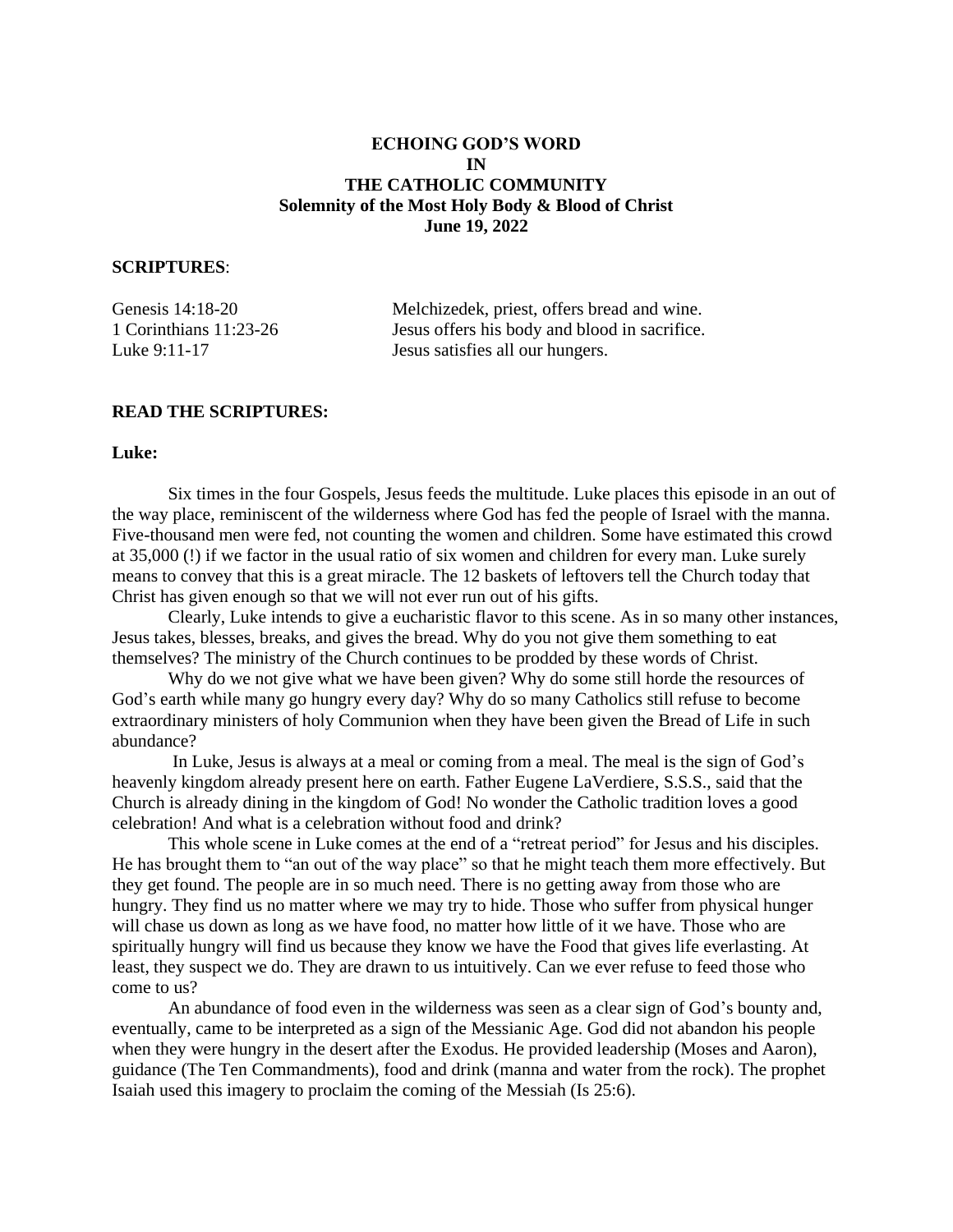The feeding of the multitude is the only miracle of Jesus recorded in all four Gospels. It must have been seen as having the utmost importance for the life of the surviving communities of Jesus' followers.

But the importance of this event does not so much reside in the multiplication of loaves as in the revelation of who Jesus is. That is the miracle the Gospel writers want to communicate: Jesus is Lord of heaven and earth. He possesses in himself all that is in God the Father: the ability and willingness to provide for his people.

### **Genesis:**

The mysterious figure from the memory of ancient Israel has been taken by Christian writers to refer to Christ the High Priest, with the bread and wine as a pre-figure of the Eucharist. Abraham had just won an important victory over his enemies. The Priest-King of Salem (later Jeru-salem) wants only peace and friendship with this formidable warrior. The bread and wine of appeasement will later be interpreted as a sacrificial offering. King David will use the Melchizedek image to give legitimacy to his conquest of Jerusalem and his establishment of priest-king of Judah. We see Christ as the fulfillment of all these prophetic images.

#### **Corinthians**:

St. Paul does what we still do today: he hands on what he has been given. The technical word for this process in the Church is tradition, handing on. He says that he received this from the Lord. Paul uses this authoritative source statement to strengthen his admonition to the Church of Corinth. It is no ordinary bread and ordinary wine that you drink; it is a true recalling of the Lord's death until he returns. To *recall* (in Greek *anamnesis*, and the Hebrew word behind it *zakar*) is more than mere remembering as you know the word in English. The reality is that to *remember* is to *make present what was in the past*. To remember the death of the Lord is to enter into the power of his death even now, to come to salvation.

### **QUESTIONS FOR DISCUSSION**

1. Discuss the value of family celebrations in terms of developing and maintaining the bonds of love and unity in the family. How important have birthday celebrations been in your family when you were growing up? How important are they now? Christmas and Thanksgiving? Do you remember the food and beverages served on those occasions? What is the meaning of the birthday cake? The wedding cake? How important is it that you share food and drink with the guests who come to your home? Is there any spiritual meaning to all this?

2. Do you see any connection between the Catholic tradition of frequent celebration of the Eucharist and our love of song, dance, and good food in many Catholic families? How are these practices related to one another? Do you think that family celebrations in the home and family celebrations in the parish have anything to do with one another? Do you suppose it could be hard for people to appreciate church celebrations if they have not had the experience of joyful family celebrations?

3. Would we ever have had a law requiring attendance at Mass if our regular celebrations had in fact been great party occasions? Did you know that the Church had to pass a law making Sunday Mass an obligation when people no longer understood the language of the Mass, when the Mass had